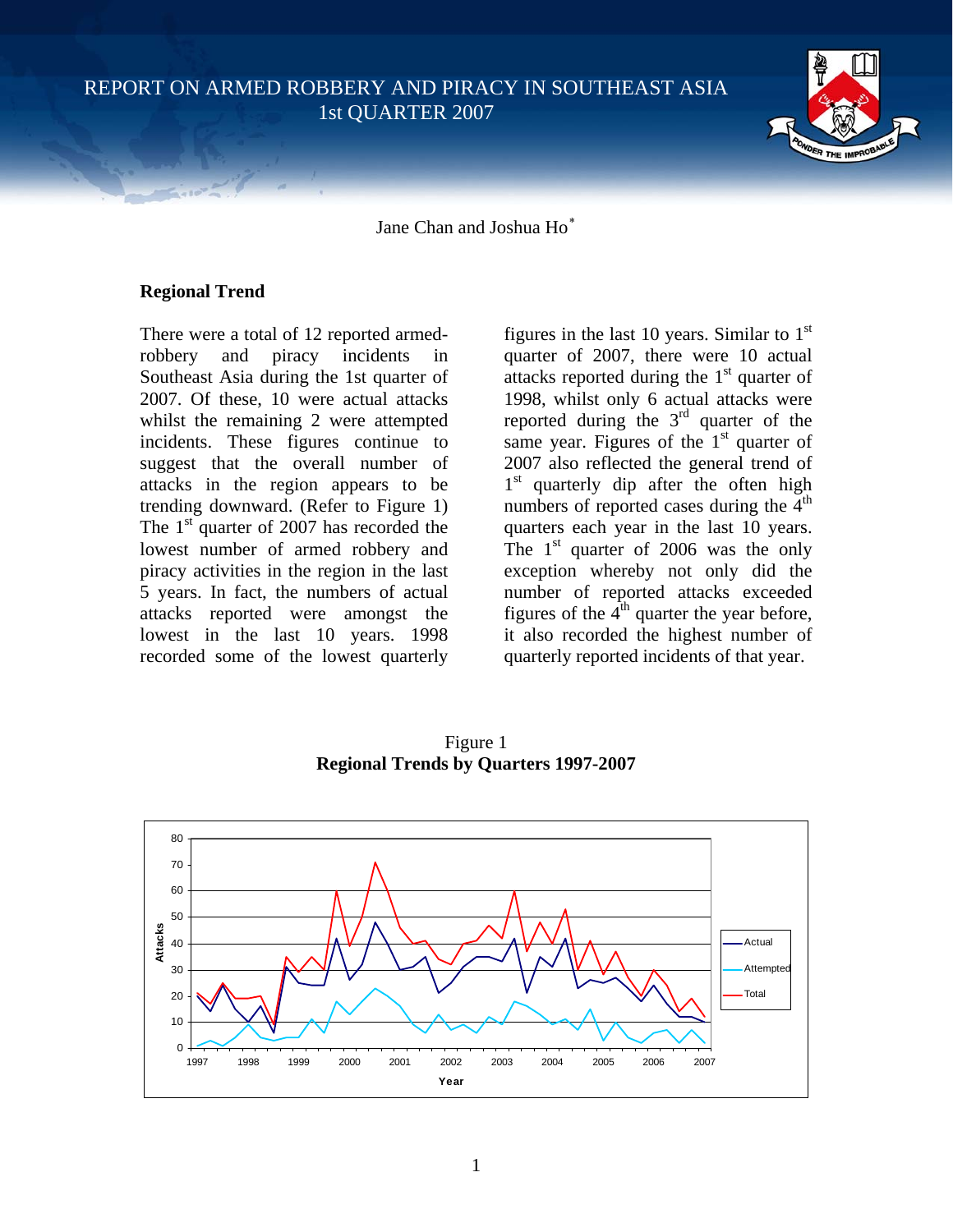

## **Types of Attacks**

Theft and/ or robbery remained the main type of attacks being carried out in the  $1<sup>st</sup>$  quarter of 2007. 7 of the 10 actual attacks reported were theft and/ or robbery cases, whilst the remaining saw pirates and/ or robbers boarded the ship but were forced to leave empty handed

by alert crewmembers. (Refer to Figure 2) Not only did the  $1<sup>st</sup>$  quarter of 2007 recorded the lowest number of attacks, when compared to the same quarters over the last 5 years, the number of reported attacks has actually fallen by 50%.

Figure 2

# **Types of Actual Attacks - 1st quarterly attacks 2002-2007**

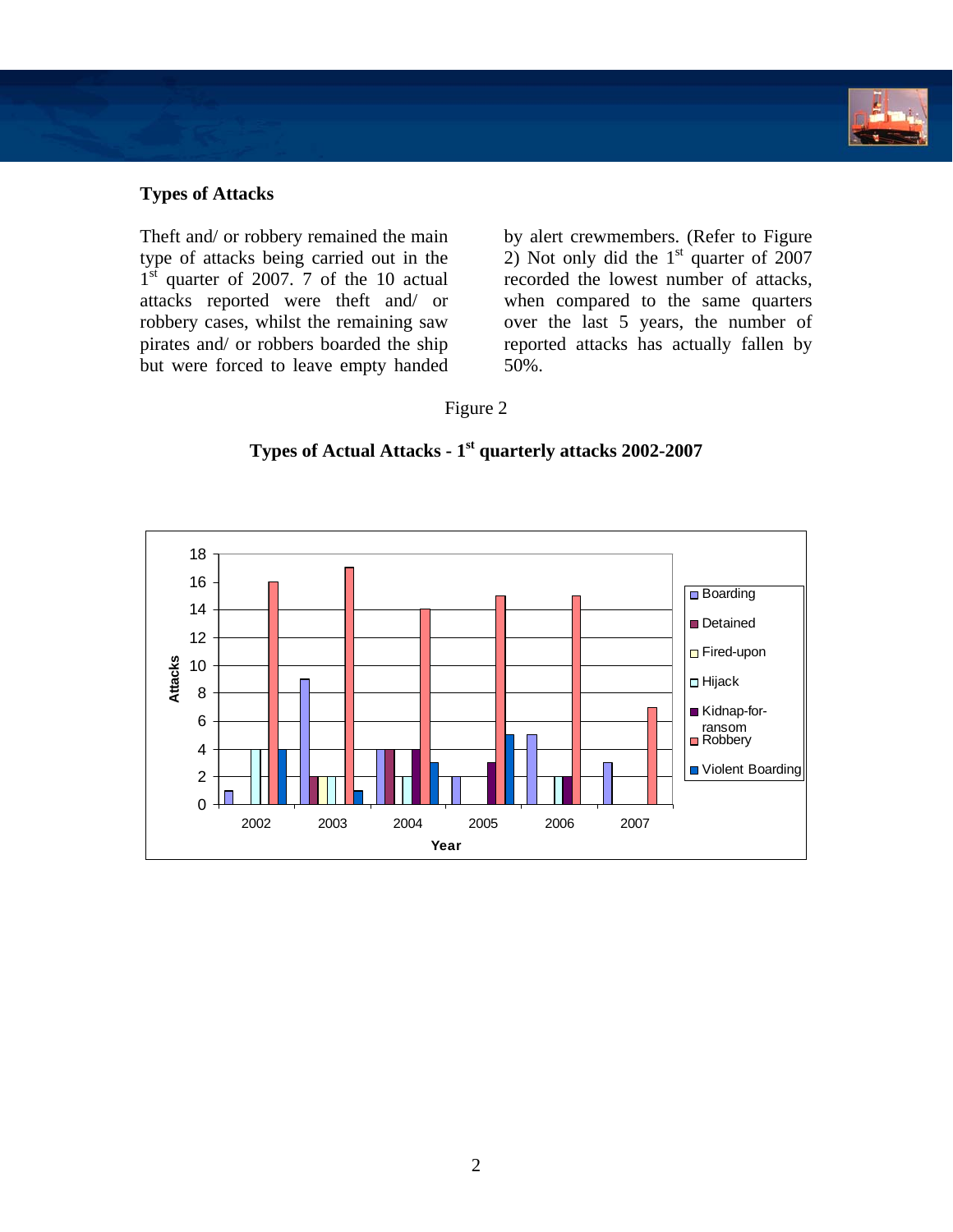

### **Types of Weapons**

50% of the reported cases in the  $1<sup>st</sup>$ quarter of 2007 either omit or provided insufficient information with regards to the types of weapons used during an attack. Knives remained the weapon of choice in 3 of the 5 informed cases; whilst 1 other incident saw the perpetrators armed both with guns and knives. The number of fire-arms being used during an attack in the last 2 quarters (i.e. the  $4<sup>th</sup>$  quarter of 2006 and the  $1<sup>st</sup>$  quarter of 2007) has greatly reduced, whereby only 2 of the total number of reported cases during these 2 quarters involved the use of guns. (Refer to Figure 3) Be that as it may, one cannot negate the fact that the use of small arms may be getting increasingly common. Arguably, the intention to use knives by some may be similar to those who eventually ended up using steel/ iron rods or even wooden stick by; it was more likely to be the weapon of convenience than the weapon of choice.

Figure 3



**Use of Guns in Actual Attacks 2002-2007**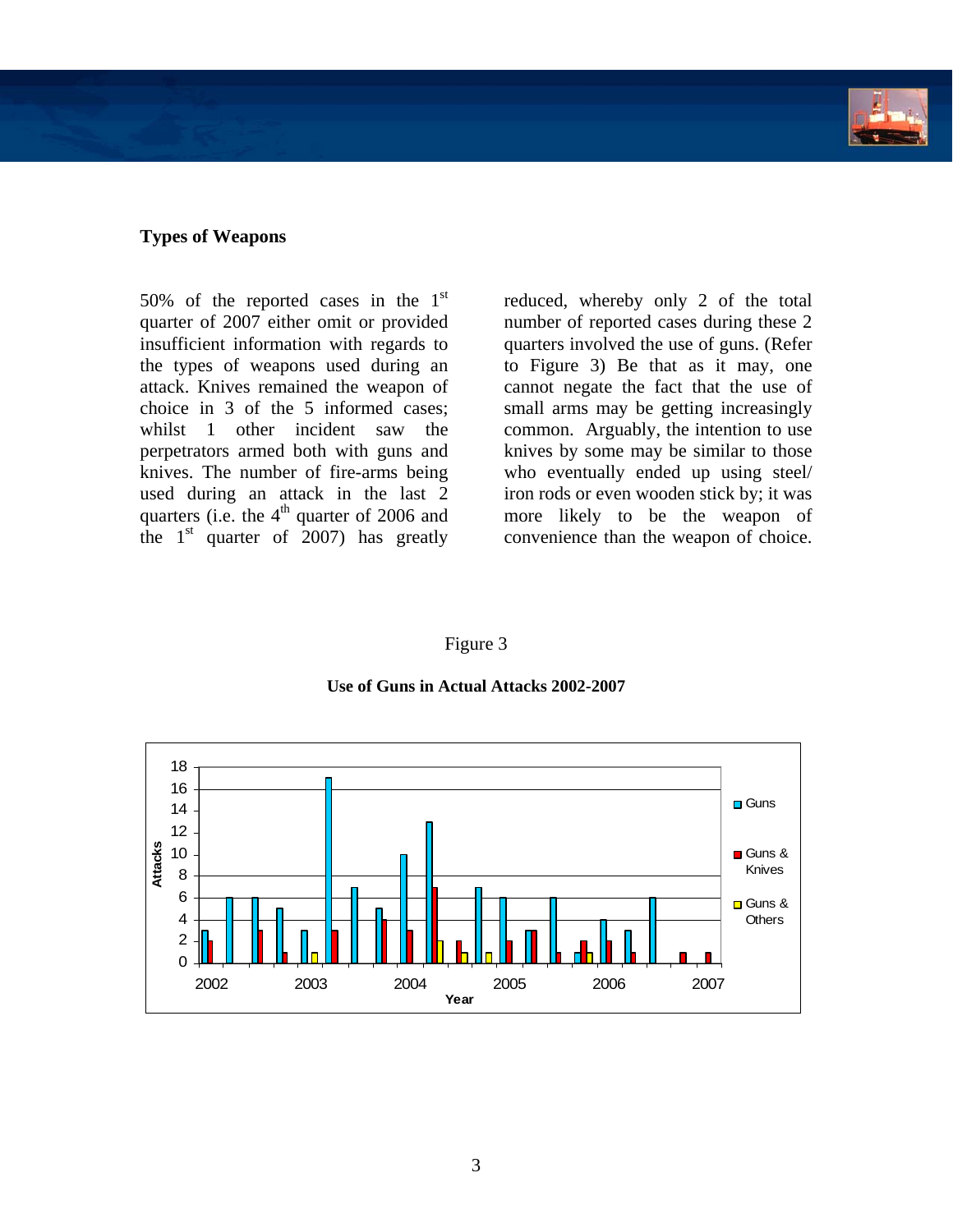

### **Location of Attacks Types of Vessels**

Ports and anchorages were the targeted areas of attacks during the  $1<sup>st</sup>$  quarter of 2007. (Refer to Figure 4) More than half of the attacks took place whilst the vessels were at anchor. Despite the fact that assistance may be nearer for vessels in distress within the port vicinity, it has not acted as a deterrent, especially where theft and/ or robbery cases are concerned.

#### Figure 4

## **Location of Actual Attacks in Southeast Asia – 1st quarter 2007**



Figure 5 shows that during the  $1<sup>st</sup>$  quarter of 2007, more than half of the actual attacks were committed against tankers. Although the general trend over the last 5 years shows that bulk carriers were the most common targets in the region for obvious reasons, tankers were the prime targets during the  $1<sup>st</sup>$  quarter of 2007. Arguably this has to do with the location of where the attacks took place. Both Balongan and Dumai port and/ or anchorages contributed to the bulk of tankers being targeted. This was in turn a reasonable outcome as it reflected the nature of business of these ports and/ or anchorages. Balongan Terminal is one of the main oil export terminals in Indonesia, and crude palm oil is one of the main commodities passing through the Dumai Port.

#### Figure 5

#### **Actual Attacks by Types of Vessels 1st quarter 2007**

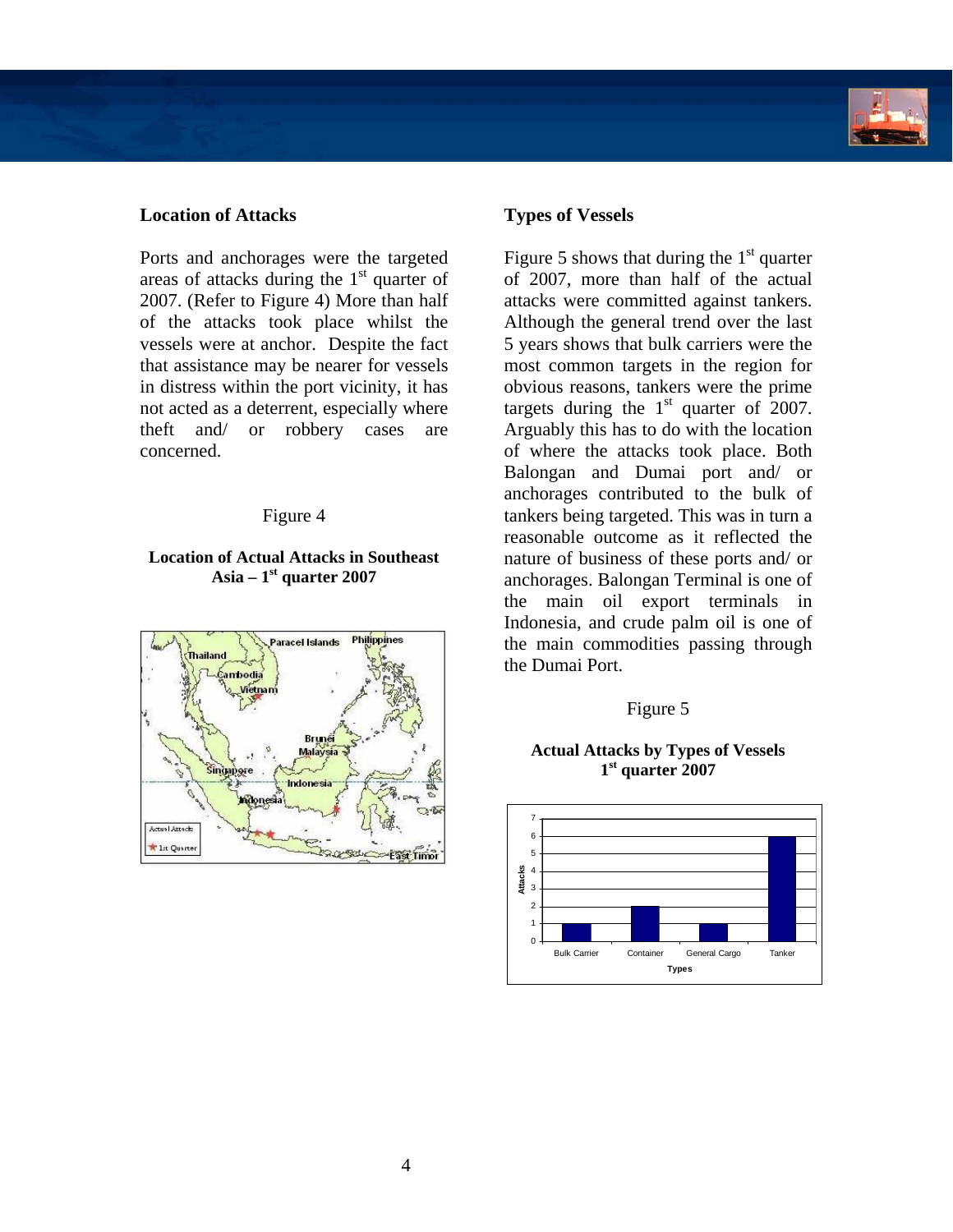## **Malacca Strait**

There were 3 reported cases of piracy and armed robbery attacks along the Malacca Strait during the 1<sup>st</sup> quarter of 2007. 2 of which were actual attacks, and both took place at Dumai Port and Anchorage, Indonesia. (Refer to Figure 6) Both vessels involved were tankers. Fortunately in both cases, the purported perpetrators only went as far as boarding the vessels. An interesting point to note though was that both cases took place in the evening around 6pm, way before the fall of darkness. Thus, it served as a reminder that it is vital to maintain a certain level of security measures on the vessel regardless of time and location

### Figure 6

### **Location of Actual Attacks in the Malacca Strait – 1st quarter 2007**



#### **South China Sea**

There were no reported piracy and armed robbery attacks in the South China Sea during the  $1<sup>st</sup>$  quarter of 2007. (Refer to Figure 7) In fact, there were no reported cases of any attacks in the waters of the South China Sea since the  $2<sup>nd</sup>$  quarter of 2006. However, there was 1 actual attack that took place within the territorial waters of Vietnam, where a container was robbed of some ship stores. A general cargo ship was also robbed of its ship stores at the Bintulu general cargo anchorage, Malaysia.

#### Figure 7

#### **Location of Actual Attacks in South China Sea – 1st quarter 2007**

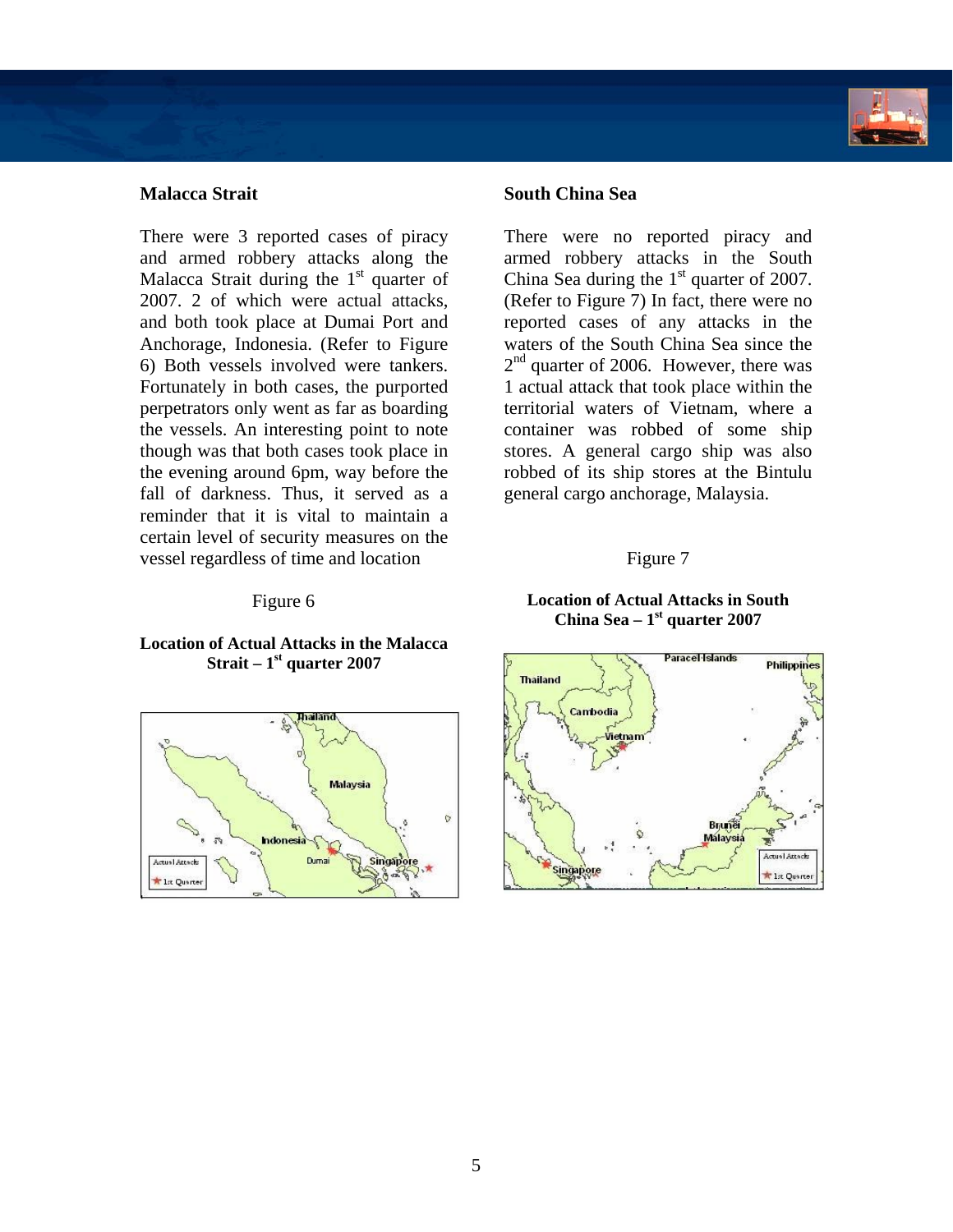## **Indonesia**

More than half of the total number of actual attacks in the Southeast Asia region during the  $1<sup>st</sup>$  quarter of 2007 took place within Indonesian waters. The Indonesian ports and anchorages remained the regional hotspots for armed robbery and piracy activities. During the  $1<sup>st</sup>$  quarter of 2007, such illegal activities were not confined to the ports and anchorages along the Malacca, Sunda and Makassar Straits.

## **Sunda & Makassar Straits**

There was only 1 reported case of piracy and armed robbery incident reported within the vicinity of the Sunda Strait during the  $1<sup>st</sup>$  quarter of 2007. Figure 8 shows the location of the actual attack. A container was robbed of ship's stores at the Tanjung Priok anchorage, Indonesia. Similarly at Makassar Strait, there was 1 reported attack at the Pulau Laut Anchorage, Indonesia. A bulk carrier was also robbed of its ship's stores. (Refer to Figure 9)

However further off the Sunda Strait, into the Java Sea, just East of Jakarta, was where most of the attacks within the region took place. In fact, 1/3 of the reported armed robbery and piracy attacks within the Southeast Asian region took place within the vicinity of the Balongan Terminal, Indonesia. There were a total 4 reported incidents, of which 3 were actual attacks. As Balongan is one of Indonesia's main oil

terminals, it was not surprising that all reported incidents involved tankers.

## Figure 8

### **Location of Actual Attacks in Sunda Strait – 1st quarter 2007**



## Figure 9

#### **Location of Actual Attacks in Makassar Strait – 1st quarter 2007**